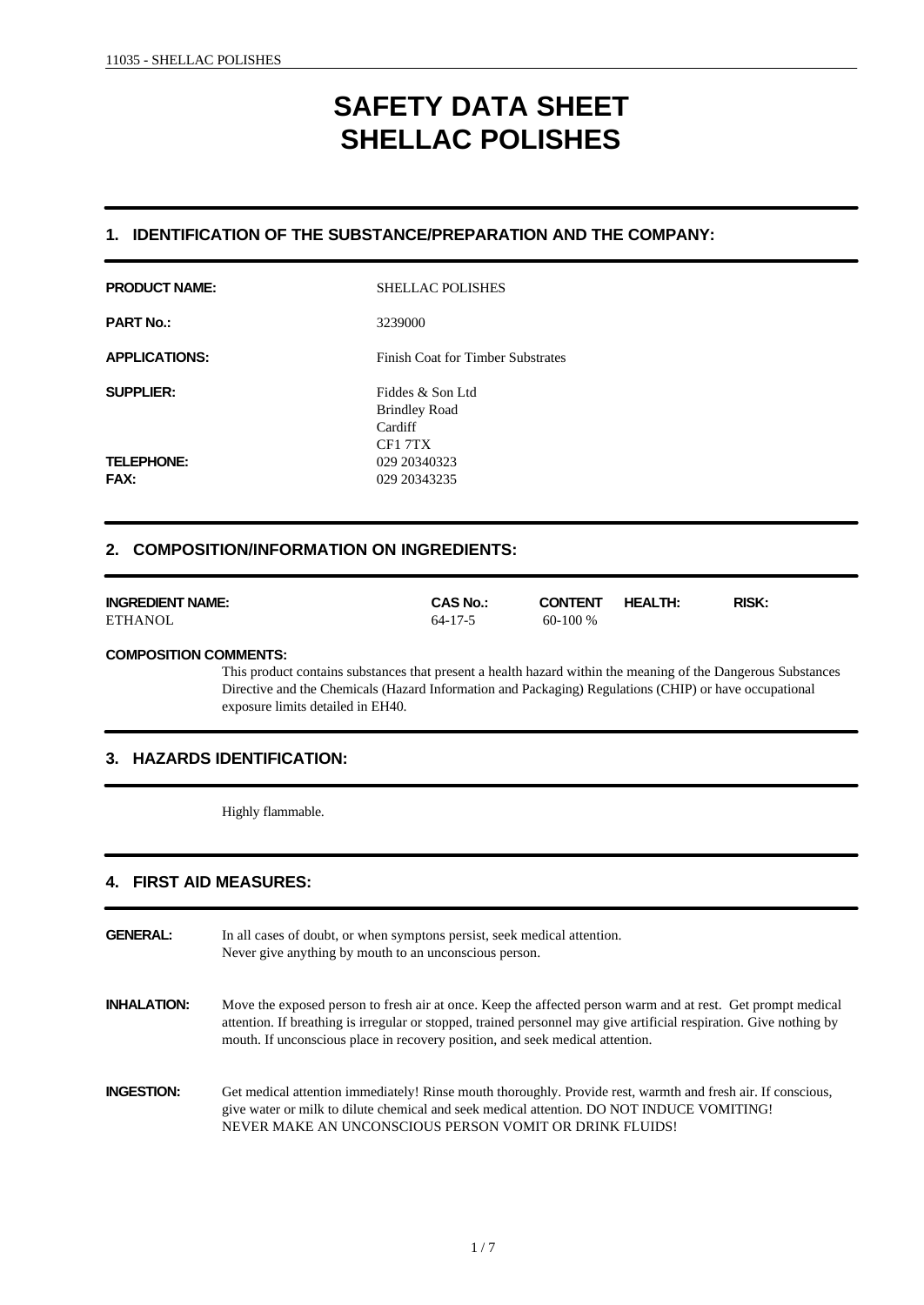- **SKIN:** Remove affected person from source of contamination. Remove contaminated clothing and launder before reuse. Wash immediately with soap and water DO NOT use solvent or thinners Get medical attention if any discomfort continues. **EYES:** Remove victim immediately from source of exposure.
	- Make sure to remove any contact lenses from the eyes before rinsing. Promptly wash eyes with plenty of water while lifting the eye lids. Continue to rinse for at least 15 minutes and get medical attention.

## **5. FIRE FIGHTING MEASURES:**

#### **EXTINGUISHING MEDIA:**

Use: Carbon dioxide (CO2). alcohol resistant foam dry powder water spray/mist/fog DO NOT use Water jets

#### **SPECIAL FIRE FIGHTING PROCEDURES:**

Fire will produce black smoke of hazardous decomposition products Wear self contained breathing apparatus with full face piece in pressure demand or other positive pressure mode if exposure is likely. Use water spray to cool fire exposed surfaces and protect personnel. Do not allow run off from fire-fighting to enter drains\water courses

#### **UNUSUAL FIRE & EXPLOSION HAZARDS:**

May develop highly toxic or corrosive fumes if heated. Vapours are heavier than air and may spread near ground to sources of ignition.

#### **PROTECTIVE MEASURES IN FIRE:**

Wear self contained breathing apparatus and full protective clothing to prevent contact with skin and eyes.

## **6. ACCIDENTAL RELEASE MEASURES:**

#### **PERSONAL PRECAUTION IN SPILL:**

Wear suitable protective clothing, gloves and safety goggles. Refer to Section 8 for more detailed information.

#### **PRECAUTIONS TO PROTECT ENVIRONMENT:**

Prevent access to drains, sewers, waterways and soil. Inform local authorities of large spillages where there is contamination of water courses.

#### **SPILL CLEANUP METHODS:**

Warn others of the dangers present and exclude non-essential personnel.

Clean-up personnel should use respiratory and/or liquid contact protection.

Extinguish all ignition sources. Avoid sparks, flames, heat and smoking. Ventilate. Floors may become slippery. Contain spillage with suitable inert material (Sand or Vermiculite). Transfer to suitable container for disposal. Wash spillage site with water and detergent. If spill enters surface water drains, inform Fire and Water services.

## **7. HANDLING AND STORAGE:**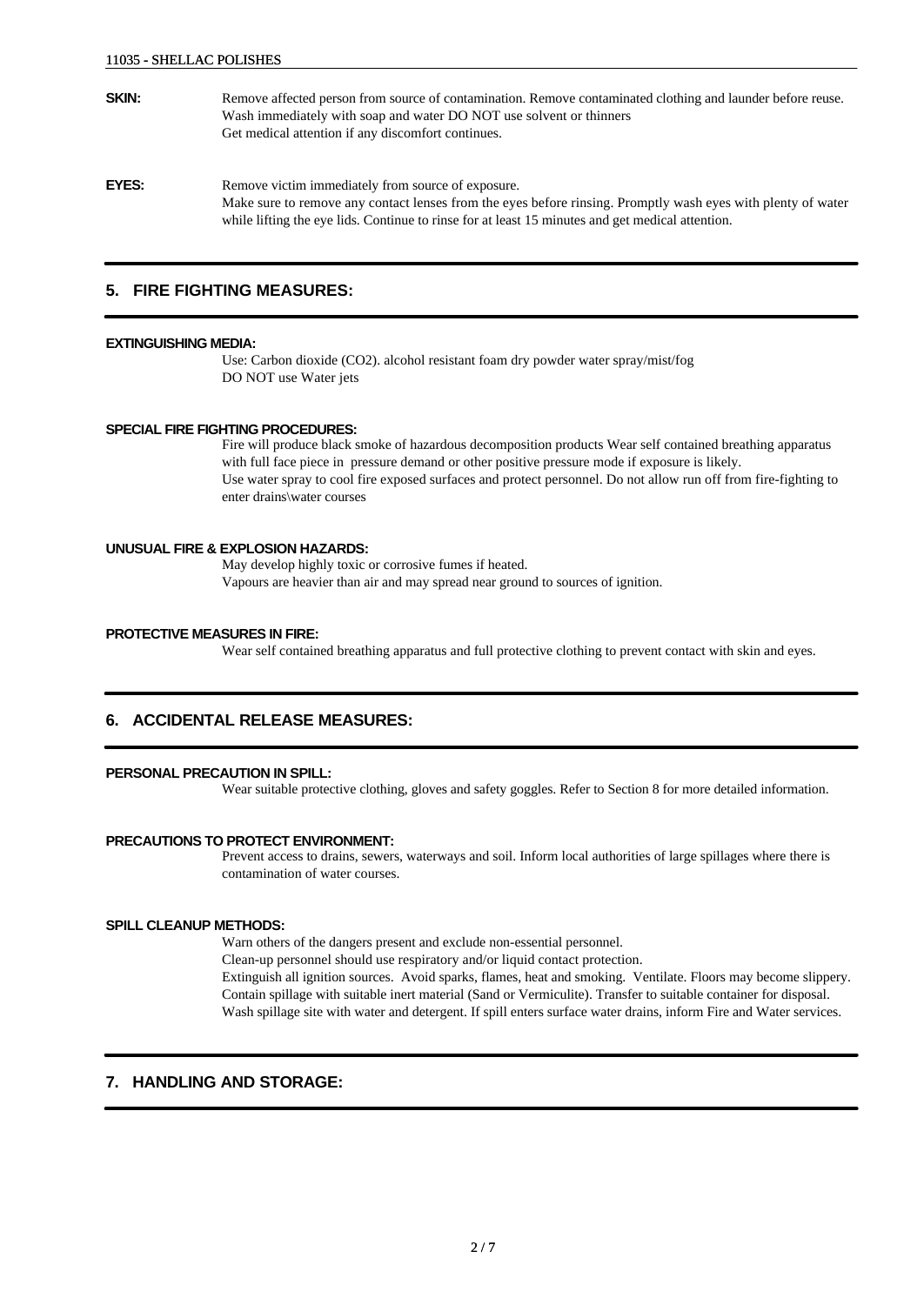#### **USAGE PRECAUTIONS:**

Vapours are heavier than air and may spread forming explosive mixtures. Keep away from heat, sparks and open flame. All electrical equipment used should be explosion proof.

Avoid spilling, skin and eye contact. Avoid inhalation of vapour\spray, use personal protective equipment if exposure limits can't be controlled with forced or natural ventilation. The use of barrier cream on exposed skin is recommended. Do NOT use solvents for washing skin. When using do not eat, drink or smoke. Never use pressure to empty; the container is not a pressure vessel. Always keep in containers of the same material as the supply container.

#### **STORAGE PRECAUTIONS:**

Store away from all sources of heat sparks and exposed flames. Keep in cool, dry, ventilated storage and closed containers. Keep containers tightly closed. Store in accordance with the Petroleum (Consolidation) Act if the flashpoint is <21°C, or the Highly Flammable Liquids & Liquified Petroleum Gases Regulations if the flashpoint is between 21°C and 32°C.

#### **STORAGE CRITERIA:**

Flammable liquid storage.

# **8. EXPOSURE CONTROLS AND PERSONAL PROTECTION:**

| <b>INGREDIENT NAME:</b><br><b>ETHANOL</b>                              | <b>CAS No.:</b><br>$64 - 17 - 5$ | STD:<br>OES. | LT EXP. 8 HRS:<br>$1000$ ppm | <b>ST EXP. 15 MIN:</b><br>No std. |
|------------------------------------------------------------------------|----------------------------------|--------------|------------------------------|-----------------------------------|
| <b>INGREDIENT COMMENTS:</b><br>$OES = Occupational Exposure Standard.$ |                                  |              |                              |                                   |
| <b>PROTECTIVE EQUIPMENT:</b>                                           |                                  |              |                              |                                   |

**VENTILATION:** Provide adequate ventilation. Where reasonably practicable this should be acheived by local exhaust ventilation. If this is insufficient to maintain vapours below the exposure limits then respiratory equipment should be worn. (See Respirators)

**RESPIRATORS:** Exposure should be avoided/controlled by ventilation or extraction. If exposure limits are likely to be exceeded Wear Chemical respirator with Organic Vapour Cartridge. During spraying operations always Wear Supplied air respiratory protection.

Dry sanding, flame cutting and/or welding of the dry paint film will give rise to dust and/or hazardous fumes. Wet sanding should be used wherever possible. If exposure cannot be avoided by the provision of local exhaust ventilation, suitable respiratory protective equipment should be worn.

#### **PROTECTIVE GLOVES:**

Use protective gloves made of: Polyvinyl alcohol (PVA). Viton rubber (fluor rubber). A barrier cream is recommended but NOT as a substitute for gloves.

#### **EYE PROTECTION:**

Wear approved eye protection according to BS 2092 or equivalent standard.

#### **OTHER PROTECTION:**

Cotton or cotton/synthetic overalls or coveralls are normally suitable.

#### **HYGIENIC WORK PRACTICES:**

Wash at the end of each work shift and before eating, smoking and using the toilet. Promptly remove any clothing that becomes contaminated. Use appropriate skin cream to prevent drying of skin. No eating or drinking while working with this material. DO NOT SMOKE IN WORK AREA!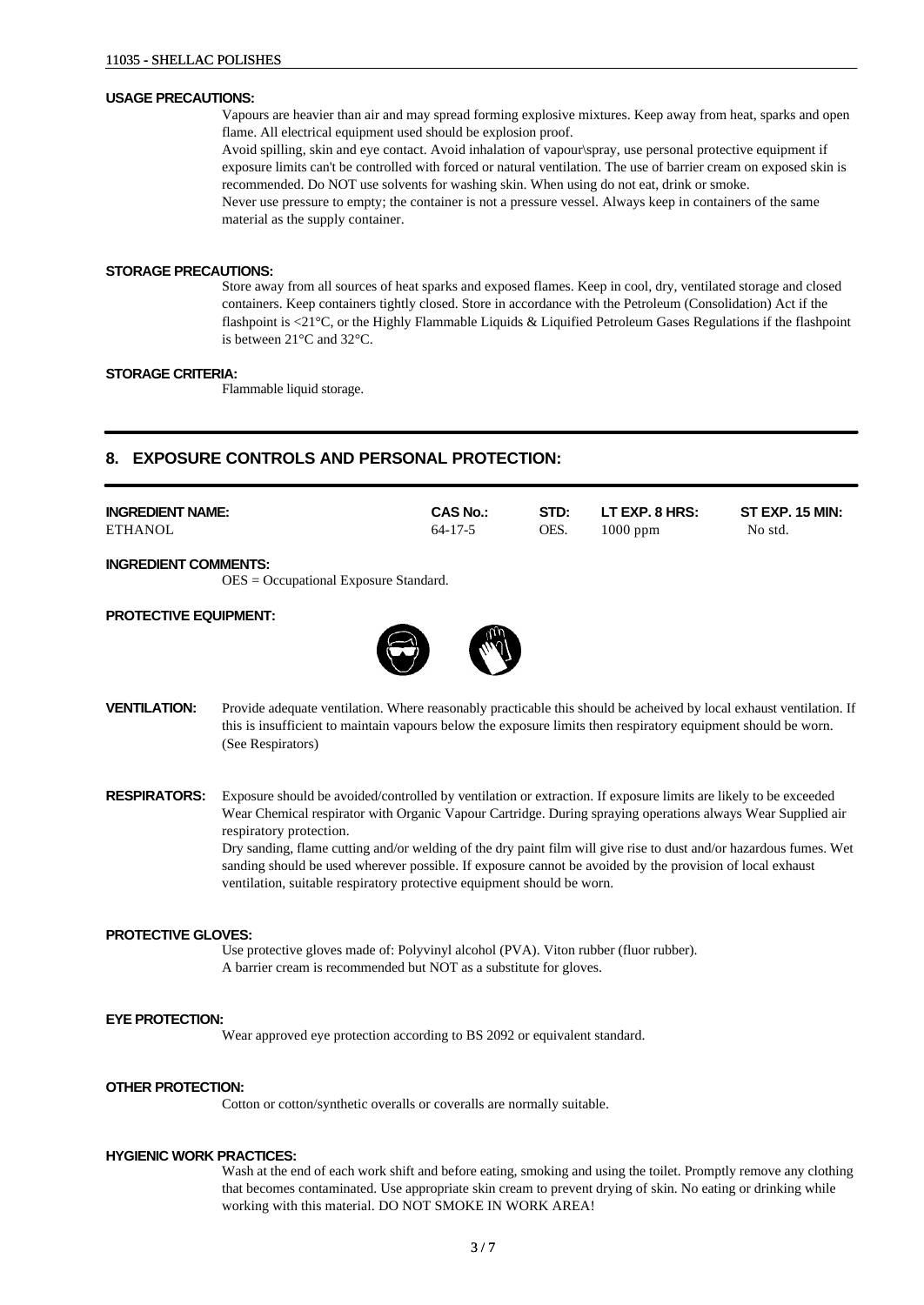## **9. PHYSICAL AND CHEMICAL PROPERTIES:**

| <b>APPEARANCE:</b>             | Liquid.                |         |
|--------------------------------|------------------------|---------|
| SOLUBILITY DESCRIPTION:        | Immiscible with water. |         |
| <b>VAPOUR DENSITY (air=1):</b> | <b>GREATER 1</b>       |         |
| <b>FLASH POINT (°C):</b>       | BELOW 21 DEG C         | METHOD: |
|                                |                        |         |

## **10. STABILITY AND REACTIVITY:**

**STABILITY:** Stable under normal usage conditions.

#### **CONDITIONS TO AVOID:**

Avoid heat, flames and other sources of ignition.

#### **MATERIALS TO AVOID:**

Strong oxidizing agents. Strong acids. Strong alkalies.

#### **HAZARDOUS DECOMP. PRODUCTS:**

Fire creates: Toxic gases/vapours/fumes of: Carbon monoxide (CO). Carbon dioxide (CO2).

## **11. TOXICOLOGICAL INFORMATION:**

**INHALATION:** May cause irritation to mucous membranes and respiratory tract. May cause adverse effects on the central nervous system.

**INGESTION:** May cause dizziness, headaches, nausea, sickness, vomiting and diarrhoea.

**SKIN:** Prolonged or repeated contact may cause defatting of the skin resulting in irritation and/or dermatitis.

**EYES:** May cause moderate irritation, discomfort and possible damage.

#### **ROUTE OF ENTRY:**

Inhalation. Skin absorption.

#### **MEDICAL SYMPTOMS:**

Medical symptoms include headaches, nausea & dizziness and possible vomiting muscular weakness drowsiness and in extreme cases loss of consciousness impaired renal functionality

## **12. ECOLOGICAL INFORMATION:**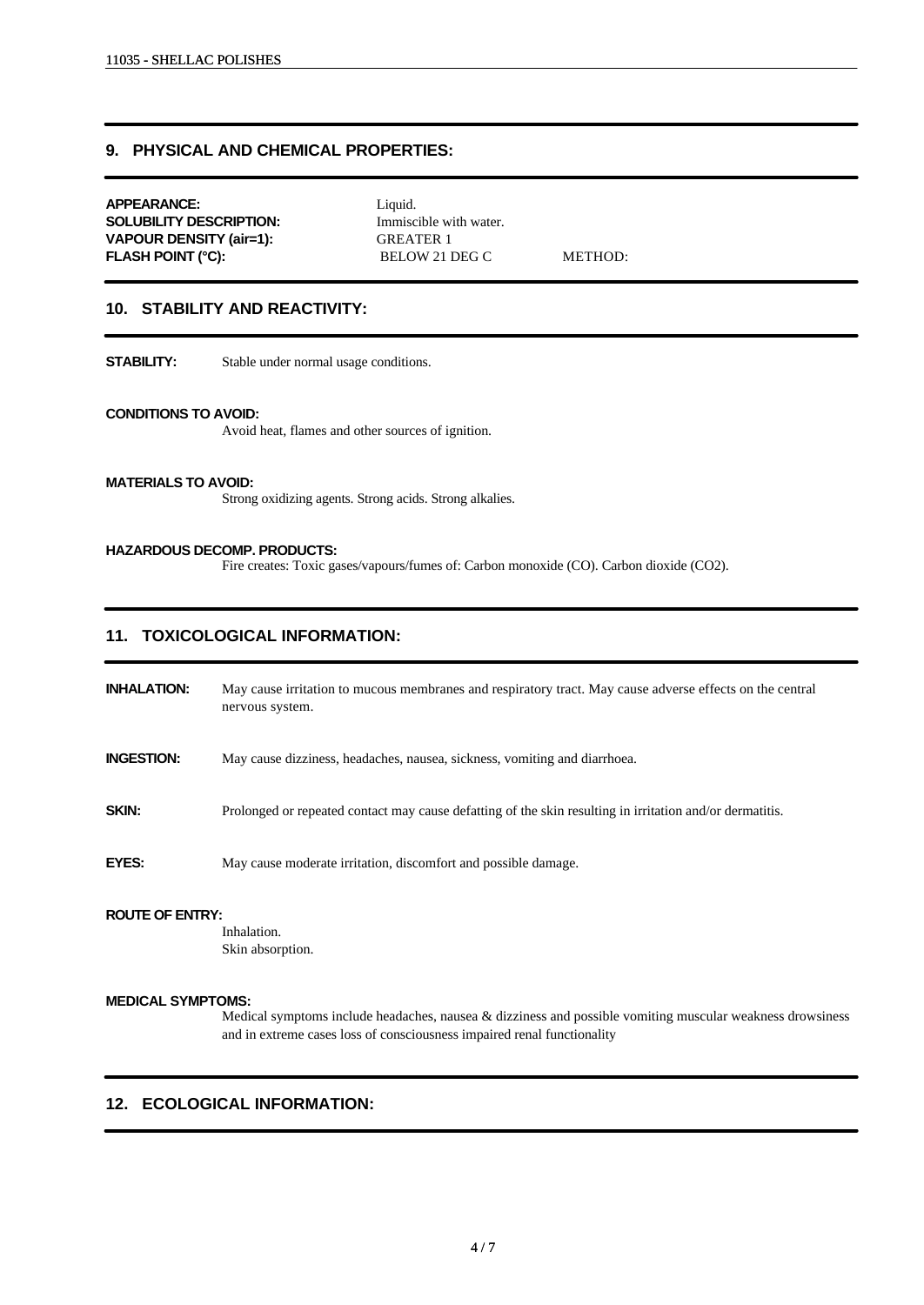#### **ECOLOGICAL INFORMATION:**

There is no data available on the product itself.

The product should not be allowed to enter drains or water courses or be deposited where it can affect ground or surface waters. The air pollution control requirements of regulations made under the Environmental Protection Act may apply to the use of this product.

# **13. DISPOSAL CONSIDERATIONS:**

## **DISPOSAL METHODS:**

Recover and reclaim or recycle, if practical. Do not allow into drains or water courses or affected areas. Dispose of in accordance with Local Authority requirements.

## **14. TRANSPORT INFORMATION:**

## **LABEL FOR CONVEYANCE:**



| <b>ROAD TRANSPORT:</b>         |                                                                |
|--------------------------------|----------------------------------------------------------------|
| UN No. ROAD:                   | 1263                                                           |
| <b>ADR CLASS No.:</b>          | Class 3: Flammable liquids.                                    |
| <b>ADR CLASS:</b>              | 3                                                              |
| <b>ADR ITEM No.:</b>           | 31(c)                                                          |
| <b>HAZARD No. (ADR)</b>        | 33 Highly flammable liquid (flash-point below $23^{\circ}$ C). |
| <b>HAZARD No. (ADR)</b>        | 30                                                             |
| <b>ADR MARGINAL:</b>           | 2301                                                           |
| <b>ADR LABEL No.:</b>          | 3                                                              |
| <b>HAZCHEM CODE:</b>           | 3[Y]                                                           |
| CEFIC TEC(R) No.:              | 30G80                                                          |
| <b>PROPER SHIPPING NAME I:</b> | PAINT or PAINT RELATED MATERIAL                                |
| <b>RAIL TRANSPORT:</b>         |                                                                |
| <b>RID CLASS No.:</b>          | 3                                                              |
| <b>RID ITEM No.:</b>           | 31(c)                                                          |
|                                |                                                                |
| <b>SEA TRANSPORT:</b>          |                                                                |
| UN No. SEA:                    | 1263                                                           |
| <b>IMDG CLASS:</b>             | 3.2                                                            |
| <b>IMDG PAGE No.:</b>          | 3268                                                           |
| <b>IMDG PACK GR.:</b>          | $\mathbf{H}$                                                   |
| EmS No.:                       | $3-0.5$                                                        |
| <b>MFAG TABLE No.:</b>         | 310 or 313                                                     |
| <b>MARINE POLLUTANT:</b>       | No.                                                            |
| <b>AIR TRANSPORT:</b>          |                                                                |
| UN No., AIR:                   | 1263                                                           |
| <b>ICAO CLASS:</b>             | 3                                                              |
| <b>AIR PACK GR.:</b>           | $\mathbf{I}$                                                   |
|                                |                                                                |

## **15. REGULATORY INFORMATION:**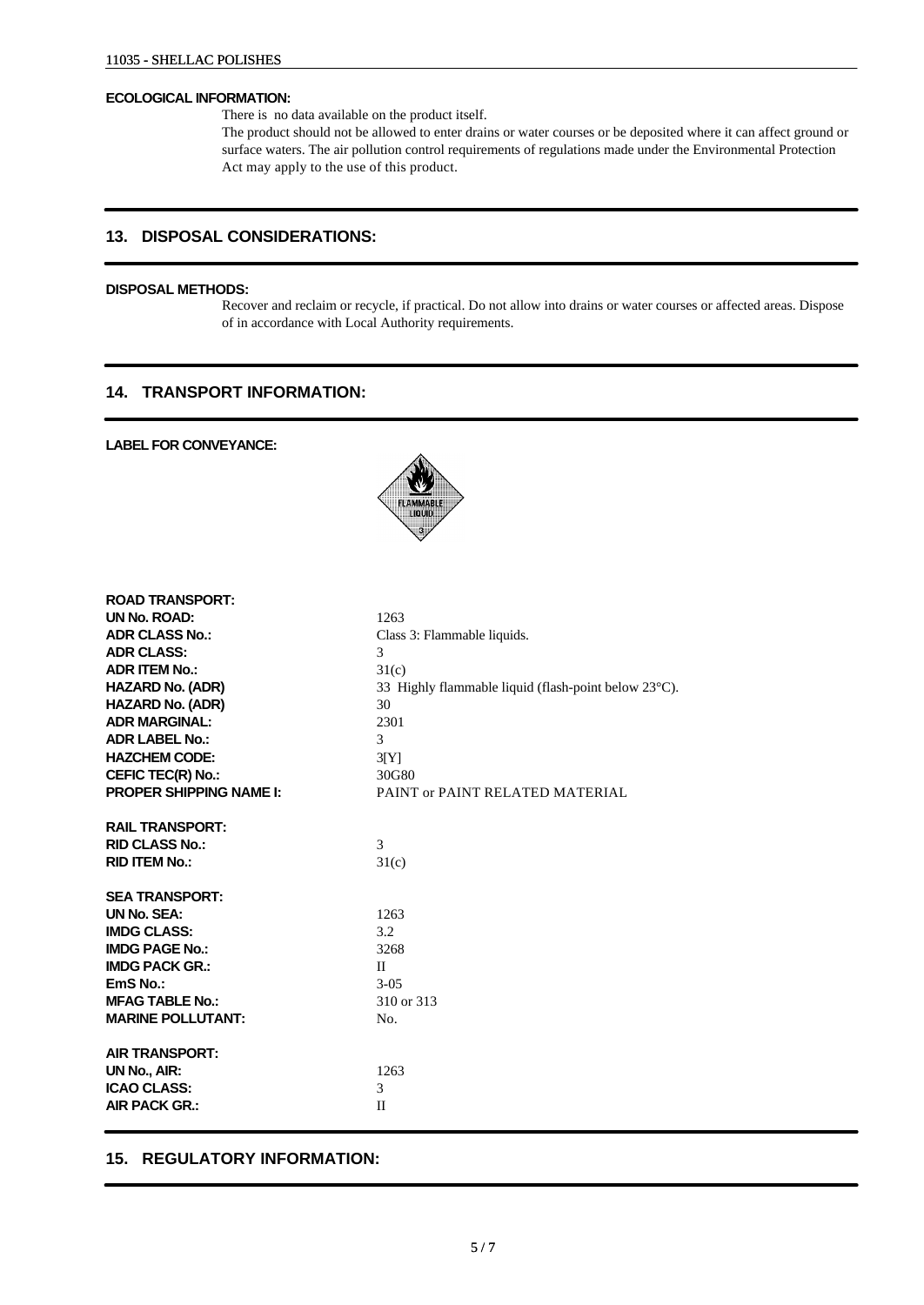# **LABEL FOR SUPPLY:**

|                                   | <b>HTGHT.Y</b><br><b>FLAMMABLE</b>                                                                                                                                                                                                                                                                                                                                                                                          |
|-----------------------------------|-----------------------------------------------------------------------------------------------------------------------------------------------------------------------------------------------------------------------------------------------------------------------------------------------------------------------------------------------------------------------------------------------------------------------------|
| <b>RISK PHRASES:</b>              | R-11 Highly flammable.                                                                                                                                                                                                                                                                                                                                                                                                      |
| <b>SAFETY PHRASES:</b>            | S-9 Keep container in a well ventilated place.<br>S-16 Keep away from sources of ignition - No Smoking.<br>S-24 Avoid contact with skin.<br>S-51 Use only in well ventilated areas.<br>S-37/39 Wear suitable gloves and eye/face protection.<br>S-23B Do not breathe vapour/spray.<br>S-43A In case of fire, use foam or dry powder extinguishing agents                                                                    |
| UK REGULATORY REFERENCES:         | Petroleum (Consolidation) Act, as amended 1984 SI 1244. Highly Flammable Liquid<br>Regulations 1972. The Environmental Protection (Duty of Care) Regulations 1992 (SI<br>1992:2839) United Kingdom. Chemicals (Hazard Information and Packaging for<br>Supply) Regulations.                                                                                                                                                 |
| <b>ENVIRONMENTAL LISTING:</b>     | Rivers (Prevention of Pollution) Act 1961. Control of Pollution (Special Waste<br>Regulations) Act 1980.                                                                                                                                                                                                                                                                                                                    |
| <b>EU DIRECTIVES:</b>             | System of specific information relating to Dangerous Preparations. 91\155. Safety<br>Data Sheets for Substances and Preparations 93/112, L314.                                                                                                                                                                                                                                                                              |
| <b>STATUTORY INSTRUMENTS:</b>     | UN Recommendations on the Transport of Dangerous Goods (the Orange Book).<br>European Agreement Concerning the International Carriage of Dangerous Goods by<br>Road (ADR). Regulations Concerning the International Carriage of Dangerous Goods<br>by Rail (RID). IMDG Code and IMDG Code Supplement. ICAO Technical<br>Instructions for the Safe Transport of Dangerous Goods by Air. IATA Dangerous<br>Goods Regulations. |
| <b>APPROVED CODE OF PRACTICE:</b> | Classification and Labelling of Substances and Preparations Dangerous for Supply.                                                                                                                                                                                                                                                                                                                                           |
| <b>GUIDANCE NOTES:</b>            | Occupational Exposure Limits EH40. Introduction to Local Exhaust Ventilation<br>HS(G)37. CHIP for everyone HSG(108).                                                                                                                                                                                                                                                                                                        |

# **16. OTHER INFORMATION:**

| <b>INFORMATION SOURCES:</b>      | Dangerous Properties of Industrial Materials Report, N.Sax et.al. Save your Skin! -<br>Occupational Contact Dermatitis, HSE, MS(B)6 |
|----------------------------------|-------------------------------------------------------------------------------------------------------------------------------------|
| <b>REVISION COMMENTS:</b>        | This issue supercedes all previous versions.                                                                                        |
| <b>SAFETY DATA SHEET STATUS:</b> | Approved.                                                                                                                           |
| DATE:                            | 23.04.2000                                                                                                                          |